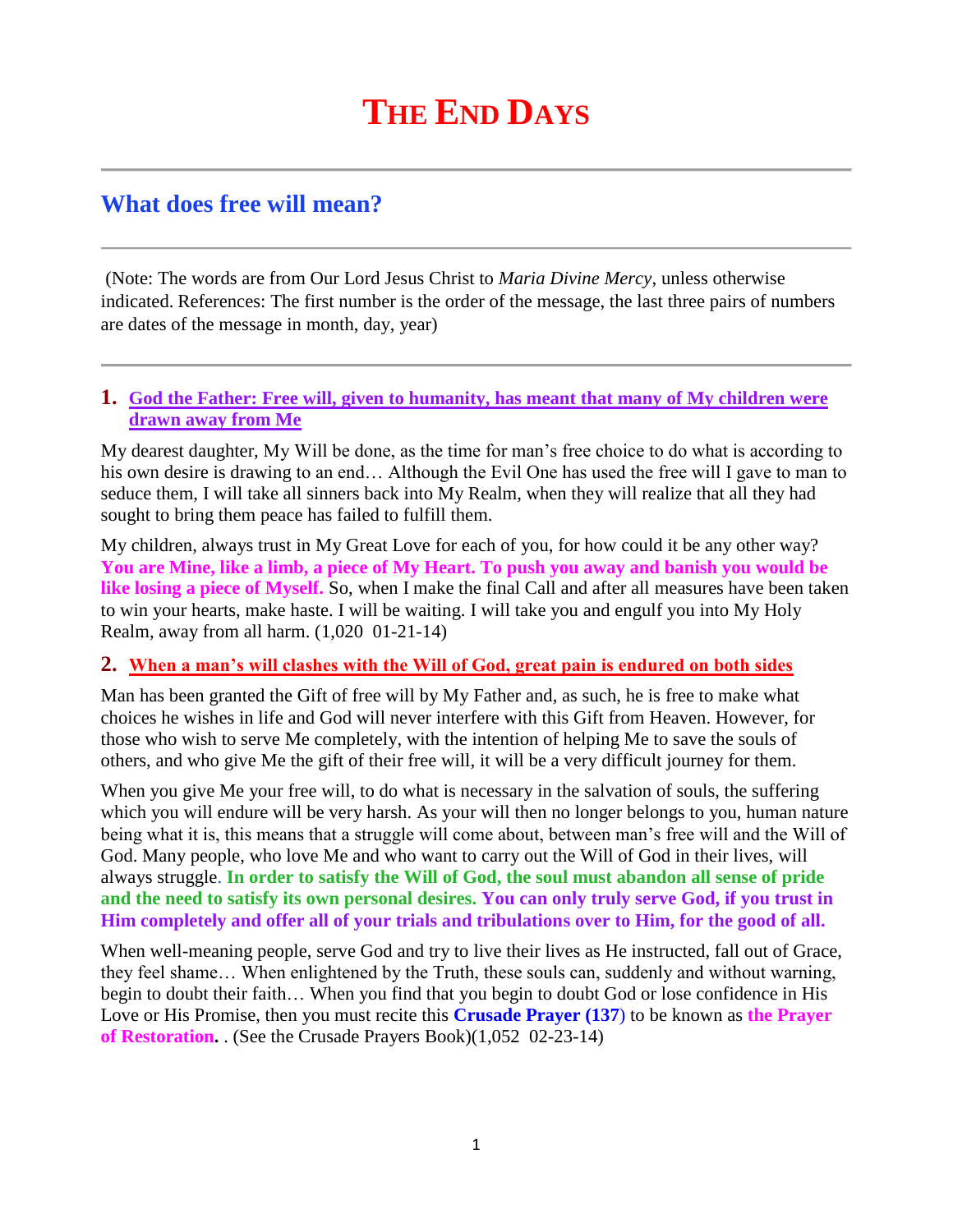## **3. [What good is it to Me if a man is brought before Me dragging and kicking his heels? It is](http://www.thewarningsecondcoming.com/what-good-is-it-to-me-if-a-man-is-brought-before-me-dragging-and-kicking-his-heels-it-is-useless/)  [useless](http://www.thewarningsecondcoming.com/what-good-is-it-to-me-if-a-man-is-brought-before-me-dragging-and-kicking-his-heels-it-is-useless/)**

**You, My beloved followers, have a duty to share the Gifts I bring you now, through these Messages, to others.** Share My Love with others and especially your enemies. Pray for all those who need My Intervention. Treat them with patience. **When you give them My Gifts, My Prayers and the Seal of the Living God Protection, then you must withdraw and allow them time to turn to Me.**

I do not instruct you to force people to accept the Book of Truth. By their free will it will be their own choice as to whether or not they wish to listen to Me… What good is it to Me if a man is brought before Me dragging and kicking his heels? It is useless. **The Crusade Prayers, which I have given the world, are so powerful, that through God's Love the souls of all those for whom you pray will be shown great Love, Compassion and Mercy by Me.** All you have to do is to give them the Prayers and then ask Me to draw these souls to Myself. For I never reject the sinner who is in most need of My Mercy. (1,076 03-23-14)

### **4. [I cannot force people to convert or turn back](http://www.thewarningsecondcoming.com/i-cannot-force-people-to-convert-or-turn-back/)**

Because of the **free will** given to man as a gift from My Father, I cannot force people to convert or turn back to the faith in God the Father. It will have to be their own decision. Prayer will spread conversion. Of that I promise you, just think of the gift that awaits souls when you, My children, pray for them.

Don't you know the power of prayer. Prayer said by the multitudes in thanksgiving to My Father and in atonement for your sins can save the world. Such is the power it wields. Never before have I urged you so much for your prayers which must come from your own lips and with a generosity of heart for hardened sinners everywhere. I need your prayers. Without your prayers, these poor souls may not be saved because many of them are in such darkness that the impact of The Warning will have little effect. (221 10-15-11)

#### **5. [God the Father: Free will, given to humanity, has meant that many of My children were](http://www.thewarningsecondcoming.com/god-the-father-free-will-given-to-humanity-has-meant-that-many-of-my-children-were-drawn-away-from-me/)  [drawn away from Me](http://www.thewarningsecondcoming.com/god-the-father-free-will-given-to-humanity-has-meant-that-many-of-my-children-were-drawn-away-from-me/)**

My dearest daughter, My Will be done, as the time for man's free choice to do what is according to his own desire is drawing to an end... Although the Evil One has used the free will I gave to man to seduce them, I will take all sinners back into My Realm, when they will realize that all they had sought to bring them peace has failed to fulfill them.

My children, always trust in My Great Love for each of you, for how could it be any other way? **You are Mine, like a limb, a piece of My Heart. To push you away and banish you would be**  like losing a piece of Myself. So, when I make the final Call and after all measures have been taken to win your hearts, make haste. I will be waiting. I will take you and engulf you into My Holy Realm, away from all harm. (1,020 01-21-14)

#### **6. [There is a great misconception as to what makes a man or woman holy in My Eyes](http://www.thewarningsecondcoming.com/there-is-a-great-misconception-as-to-what-makes-a-man-or-woman-holy-in-my-eyes/)**

**By the Power of God, the Father, the Most High – I come before even the most lowly, the most unworthy, the most confused, the most tormented of spirit, to give you the Gift to witness My Presence.** How do I do this? How will you know that I communicate with you? **I will fill you first with the tears of conversion. You will begin to feel great sorrow as you relive My Crucifixion. You will begin to see life, even in everyday situations, through My Eyes. You will be drawn to others, who have been filled already with the Gift of the Holy Spirit.**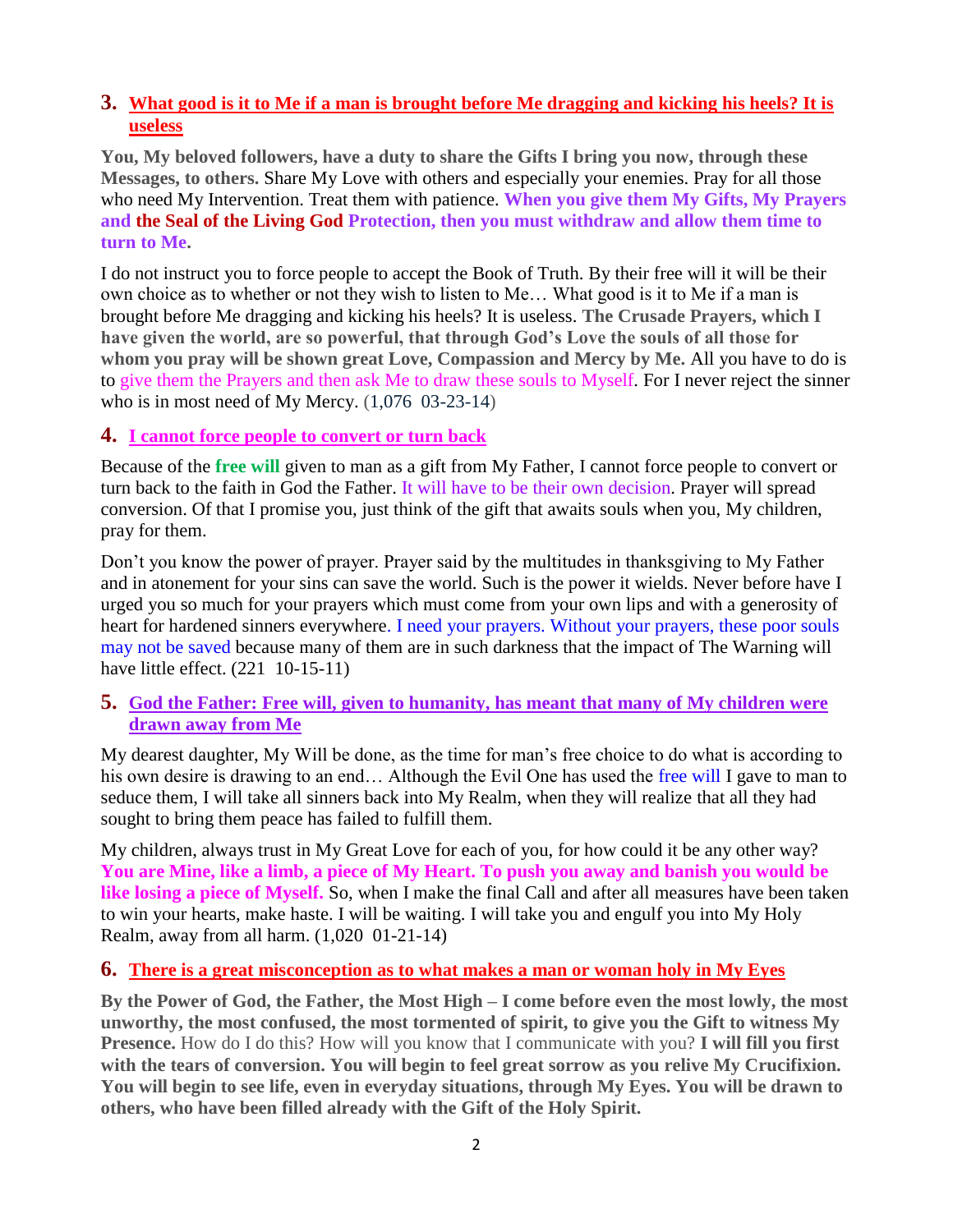I do not choose those you believe are more worthy, more holy, more blessed, more disciplined, than you. I choose only those who come to Me in total humility, where their own free will has been willingly abandoned by them, so that it can become My Will.

If you truly love Me, you will know true peace. If you truly love Me you will say to Me:

*"Jesus, Your Will is all that matters. My free will is Yours. Do with it as You may."*

When a soul tells Me this, they are true servants of Mine and they are the reason I can save the rest of those who are too stubborn to recognize the meaning of being in union with Me.

Come to Me and gift your free will to My Father, in order to bring freedom to the human race. Please recite this special Crusade Prayer:

#### **Crusade Prayer (123) Gift of free will to God:**

*My dearest Jesus, hear this prayer from me, a most unworthy soul, and help me to love You more. By my free will, I offer You this Gift back, dear Jesus, so that I can become Your humble servant and remain obedient to the Will of God.*

*My will is Your Will. Your Command means that I am obedient to Your every desire.*

*My free will is Yours to do with it what it is that is needed to save all people, all over the world, who are separated from You.*

*I grant this Gift, which was given to me at birth, to Your Most Holy Service. Amen.* (923 10-02-13)

### **7. [You cannot divorce My Church from the Word –](http://www.thewarningsecondcoming.com/you-cannot-divorce-my-church-from-the-word-the-flesh-because-then-it-cannot-exist/) the Flesh – because then It cannot Exist**

Satan and his agents will only attack what is genuine, what is True and what is of Me… My enemies will always target the Most Holy Eucharist, as It is not merely a symbol of My Love, My Promise to redeem the world – It is My Body. It lives and breathes, for It is I, Jesus Christ, Who dwells in It. I will remain Present within the Holy Eucharist until close to the end, but My Church will never die…

Satan does not attack his own work… My followers will remain true to My Church up to the last day. However, the number of people who will not understand the attacks, which My Church will come under, from within, will be high. They will, for the most part, be content with the many adaptations to be introduced in the Holy Sacraments and the Laws of God. They will swallow the lie that modern life calls for a modern Church; that people today need to be able to make choices, based on their own free will – irrespective as to whether or not they insult God**.** (992 12-21-13)

#### **8. [On the Day of Judgment, you will finally understand the Power of God](http://www.thewarningsecondcoming.com/on-the-day-of-judgement-you-will-finally-understand-the-power-of-god/)**

**It is by My Command that Satan and all his demons will relent.** For all their power, they are nothing before Me, the Son of man, Jesus Christ… **My Divinity must never be underestimated.** My Power must never be misunderstood, for I Am All-Powerful and My Kingdom will reign forever, with or without man, who has the free will and, therefore, the choice to follow Me or not… **Every demon, including their master, the Beast, will drop at My Feet, by My Command.**

On the Day of Judgment, you will finally understand the Power of God and then you will know what it is like to come face to face with My Divine Light**.** So Powerful is My Light that only the pure and humble will withstand it. It will force many of you to the ground, when you will shield your face from Me. Very few of you are fit to stand before Me, and yet I will pull you towards Me,